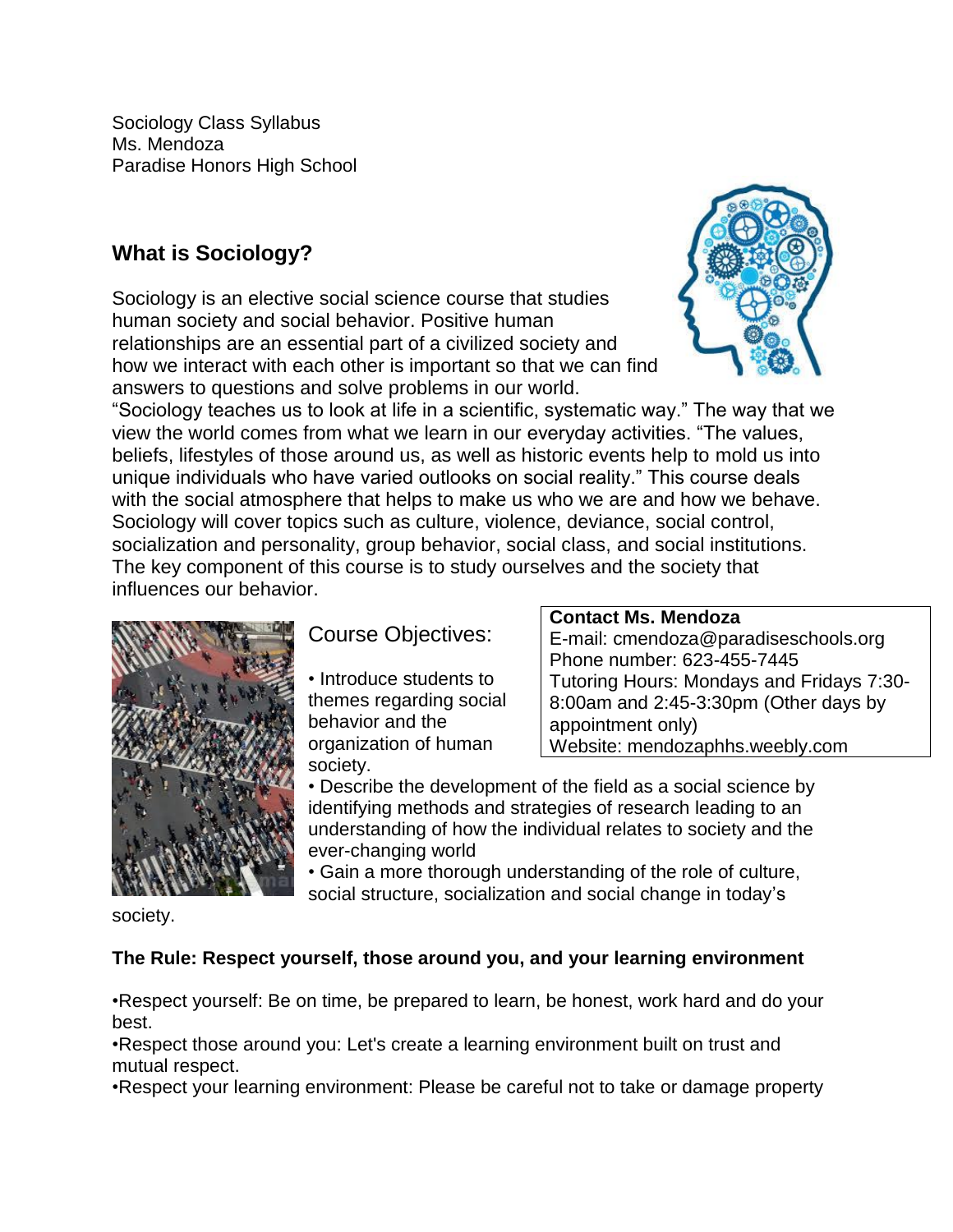## Course Materials:

It is your responsibility to arrive to class each day prepared to learn. The following materials must be brought to class each day

- 3 ring binder with plenty of loose leaf paper
- 

a highlighter



• A spiral notebook labeled, "journal"

Course Requirements: the following considerations will determine how you are evaluated (graded) in this course. 1. Homework

2. Quizzes and Lesson Tests: What to expect

- Situational questions
- Informational text analysis, reading comprehension and application
- Interpretive questions
- 3. Final Exam: Details to be discussed in class.

4. Attendance/Participation: Students should know and understand PHHS's stated attendance policy. Attendance will never directly impact grades, but the work and learning opportunities missed during absences will almost certainly have detrimental effects on student performance and assessment. It is vital that you attend class regularly and it is expected that while in class you participate.

5. Bell work: Consists of review from previous lessons and is factored into the final participation grade

6. Projects: Will be factored into the assessment grade and allow students to illustrate mastery through skits, stories, presentations, discussions, etc.

Evaluation Scale: Homework: 10% Participation: 20% Assessments: 60% Final Exam: 10%

Misc. Evaluation Information:

Homework: Graded homework will be assigned weekly. However, students are expected to review the information learned in class at home, and prepare for the next day's lesson each night.

1. Make-up Classwork and Homework: When a student returns to class after an excused absence, it is his or her responsibility to check the makeup folder on my desk. Students will be allowed the same amount of days equal to the number of excused